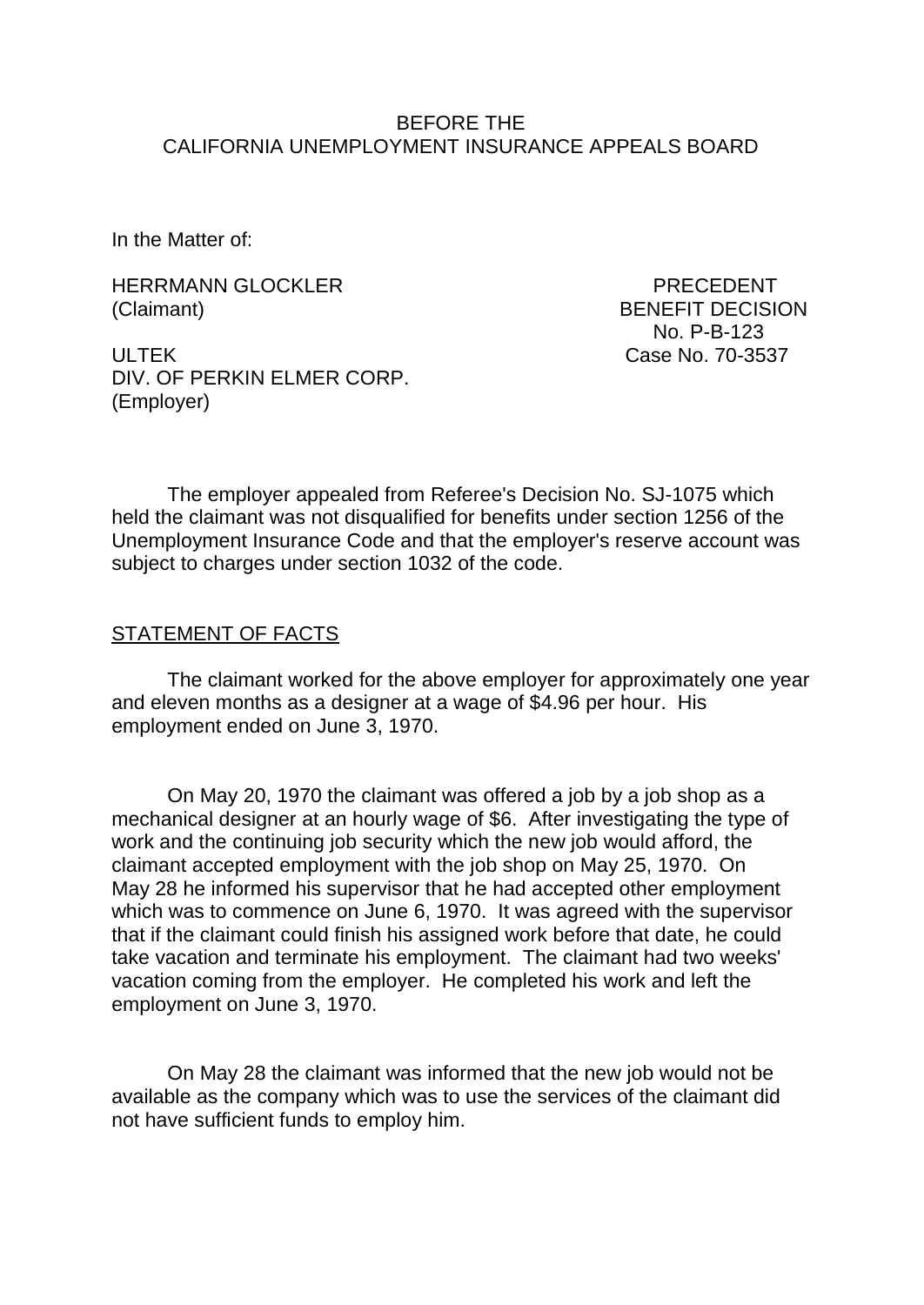On June 2, 1970 the claimant told his supervisor that he would possibly like to remain employed and not take the new job. The claimant and his supervisor had a friendly discussion and the supervisor suggested to the claimant that the other job offer was more challenging and afforded him more opportunity than remaining with the employer herein. From the conversation with his supervisor, the claimant understood that work was slow in the design department and he could only stay with the employer provided he agreed to remain indefinitely. The claimant did not wish to do this since the job he was doing did not offer the challenges he desired. Because of his personal pride the claimant did not tell his supervisor that he had been informed that his new job was not available. However, had he done so, the employer would have retained him.

# REASONS FOR DECISION

Section 1256 of the California Unemployment Insurance Code provides that an individual is disqualified for benefits, and sections 1030 and 1032 of the code provide that the employer's reserve account may be relieved of benefit charges, if the claimant left his most recent work voluntarily without good cause.

In interpreting these sections we must always consider the legislative intent as set down in section 100 of the Unemployment Insurance Code, wherein it is stated:

"The Legislature therefore declares that in its considered judgment the public good and the general welfare of the citizens of the State require the enactment of this measure under the police power of the State, for the compulsory setting aside of funds to be used for a system of unemployment insurance providing benefits for persons unemployed through no fault of their own, and to reduce involuntary unemployment and the suffering caused thereby to a minimum." (Emphasis added)

We held in Appeals Board Decision No. P-B-27 that there is good cause for the voluntary leaving of work where the facts disclose a real, substantial and compelling reason of such nature as would cause a reasonable person genuinely desirous of retaining employment to take similar action.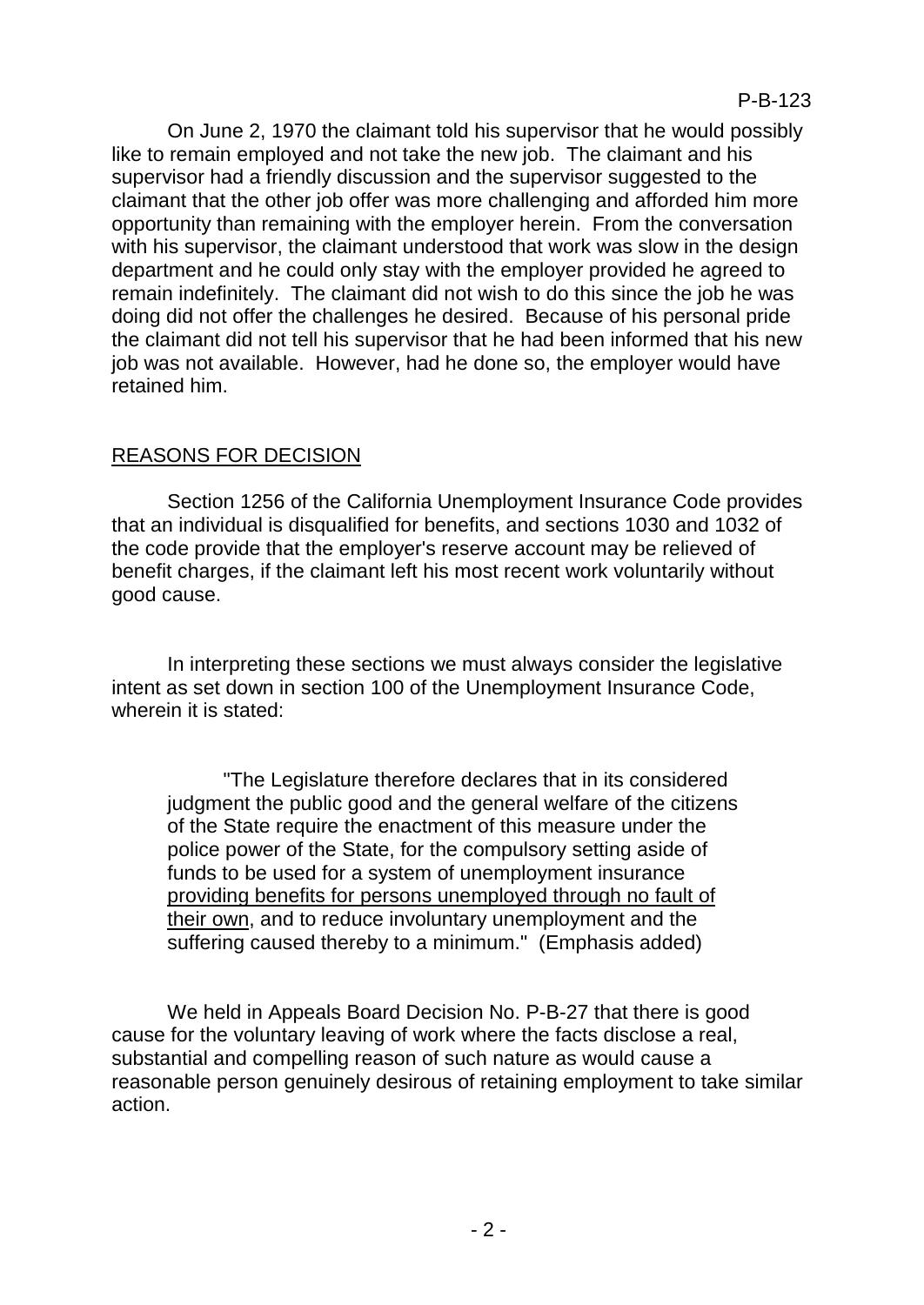In deciding the issue of good cause for leaving work to accept other employment, no definite standards or criteria may be established to apply uniformly to each case. All of the factors which influenced the claimant's decision to leave one job to accept other work must be considered together as a whole in order to decide if good cause existed. (Appeals Board Decision No. P-R-91) Consideration must be given, among other factors, to the relative remuneration, permanence, and working conditions of the respective positions as well as the inducements or assurances, if any, made to the claimant by the prospective employer.

In the present case, at the time the claimant submitted his resignation, he had been hired to commence a new job at a substantially higher hourly wage with better opportunities for the type of work he wished to do. Therefore, the claimant acted reasonably in submitting his resignation to terminate his employment. However, the fact that a person may set a date for resigning from employment is not the controlling factor. The most pertinent consideration is whether the claimant could have remained working for an employer on the actual date he left.

When the claimant herein discussed with his supervisor the possibility of remaining with the employer, the claimant knew he would be without employment after June 3, 1970. At that time he should have informed his supervisor that the other job did not materialize and attempted to withdraw his resignation. Had he done so the employer would have retained him. Although the claimant believed he would be able to find other work which he would prefer, there was no reason why he could not have remained with the employer while attempting to find such work. It cannot therefore be found that the claimant was unemployed after June 3, 1970 through no fault of his own. Since the evidence shows the claimant could have withdrawn his resignation and remained employed, we must conclude the claimant voluntarily left his most recent work without good cause within the meaning of section 1256 of the code.